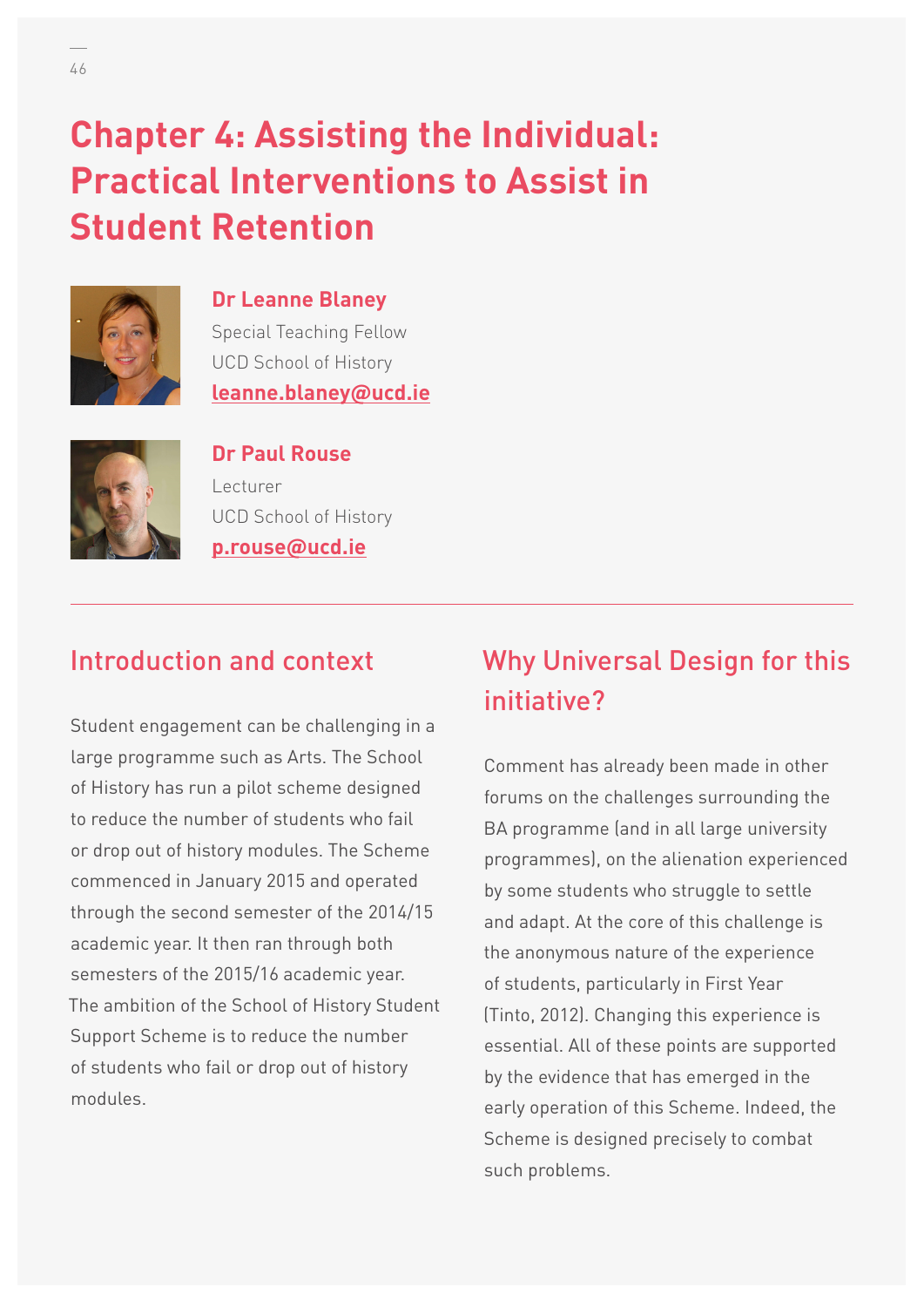| <b>Initiative</b>                            | School of History Student Support Scheme                                                                                                                                                                                                                                                                                                                                                                                                                                                                                                                                                                                                                                                                                                                                            |
|----------------------------------------------|-------------------------------------------------------------------------------------------------------------------------------------------------------------------------------------------------------------------------------------------------------------------------------------------------------------------------------------------------------------------------------------------------------------------------------------------------------------------------------------------------------------------------------------------------------------------------------------------------------------------------------------------------------------------------------------------------------------------------------------------------------------------------------------|
| <b>Universal Design</b><br><b>Principles</b> | - Tolerance for error<br>- Instructional climate<br>- Simple and intuitive                                                                                                                                                                                                                                                                                                                                                                                                                                                                                                                                                                                                                                                                                                          |
| <b>Discipline</b>                            | History                                                                                                                                                                                                                                                                                                                                                                                                                                                                                                                                                                                                                                                                                                                                                                             |
| <b>Level</b>                                 | UCD levels 1 and 2                                                                                                                                                                                                                                                                                                                                                                                                                                                                                                                                                                                                                                                                                                                                                                  |
| <b>College</b>                               | <b>Arts and Social Sciences</b>                                                                                                                                                                                                                                                                                                                                                                                                                                                                                                                                                                                                                                                                                                                                                     |
| <b>Learning Outcomes</b>                     | The ambition of the School of History Student Support Scheme is<br>to reduce the number of students who fail or drop out of history<br>modules. The Scheme seeks to achieve this ambition by:<br>- Providing practical assistance to students of history who fail<br>modules<br>- Offering students support in understanding and undertaking<br>the repeat/re-sit process<br>- Assisting students to develop the skills which will enable them<br>to avoid further failures<br>- Examining the reasons why students fail modules<br>- Providing students struggling with history modules with a<br>central and definite point of contact where they can seek<br>assistance<br>- Identifying measures that might be introduced across history<br>modules to improve student learning |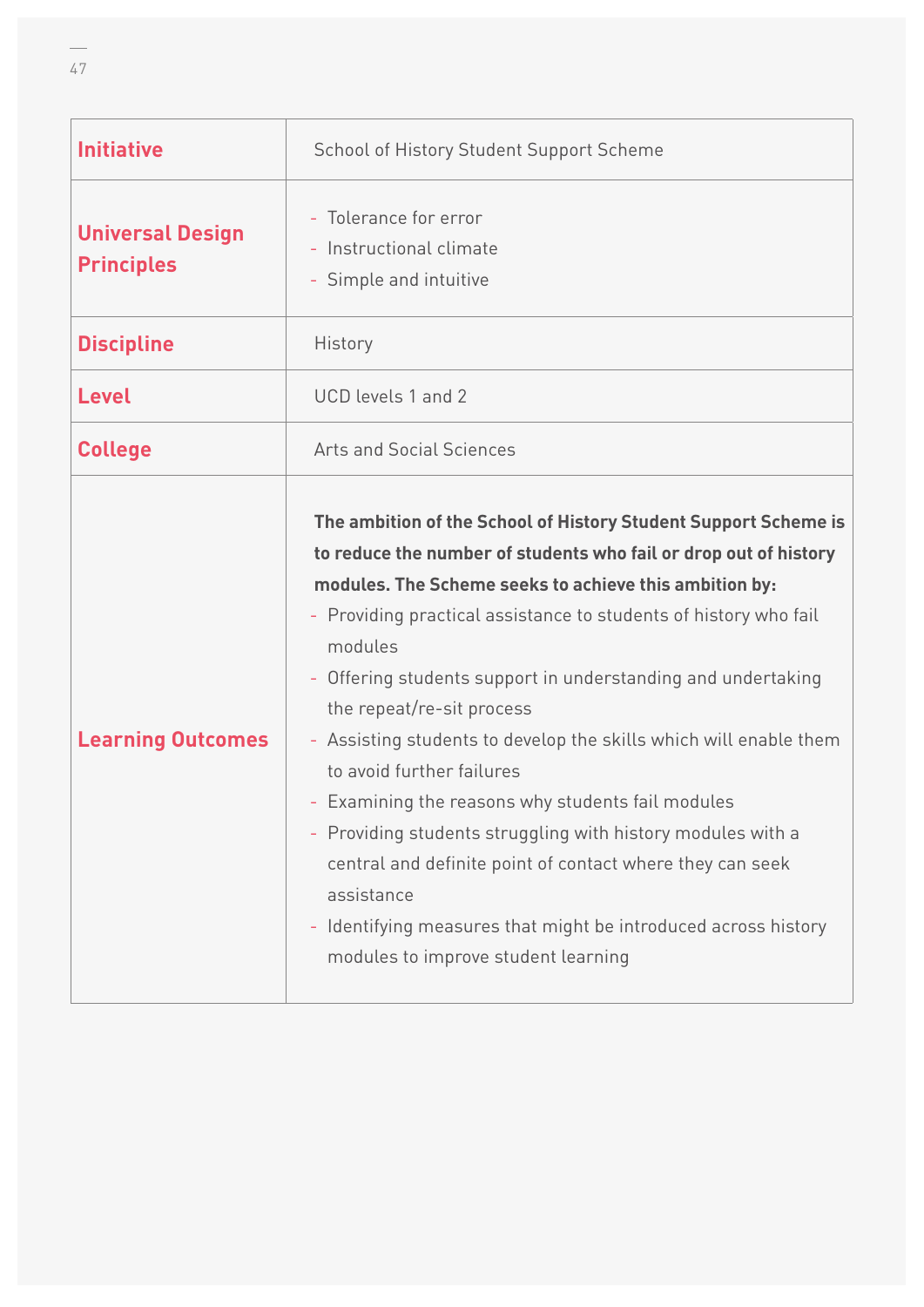On the advice of a professor of history, I made an appointment with Leanne Blaney. I found this first contact quite relaxing and **very comfortable**. The reason I attended the writing academy was to understand more fully the bibliography and footnoting properly. I found Leanne quite enjoyable to work with and her work **provided some vital tools** for me going forward. For me being a first year student I found Leanne and her work especially crucial in getting a foothold on the academic requirements of UCD.

The **transition is difficult** enough and I feel that the service provided by Leanne is essential, especially first years, as it provides a guide to knowing what is needed to progress. I only regret that I did not utilize the opportunity sooner. Looking forward to the next semester, I hopefully will not need the service of Leanne and her colleagues but I am supremely **confident that I will get the support** that I need to maintain a high GPA.

**"**

1ST YEAR HISTORY STUDENT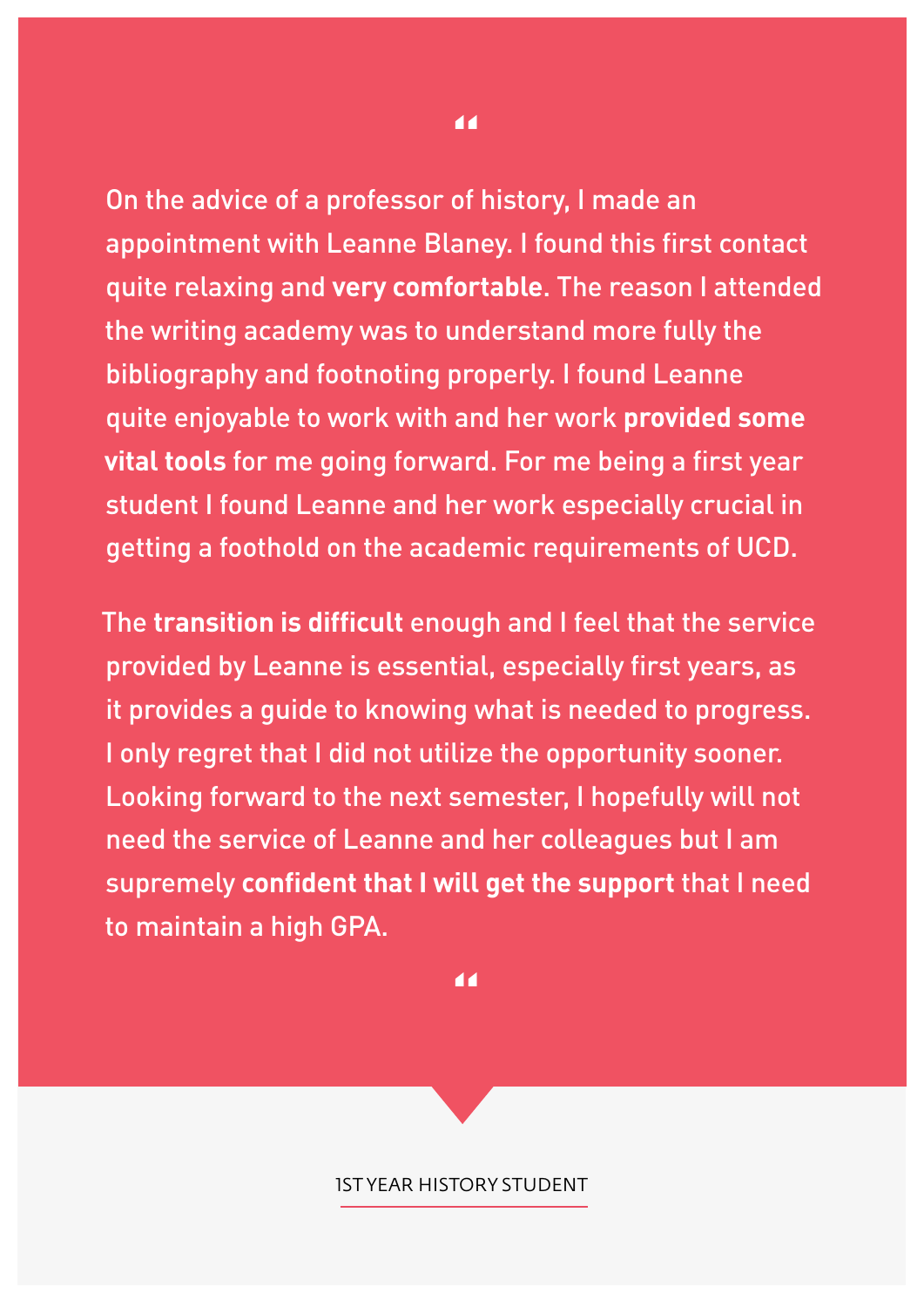## Design and implementation

The Scheme is rooted in offering practical support to students. Its methodology is **Simple and intuitive**. It seeks to identify students who need assistance, contact those students, meet them, assist them with their particular problems, and guide them through the repeat/re-sit process. Across the three semesters in question, the following broad measures were undertaken.

#### 1. Identifying students

Students were identified through two methods. Firstly, analysis of end-of-term semester results identified the students who failed modules and how they had failed them. This was achieved through tabulation of their grades (composed of Attendance, Mid-term assignment and End of term assignment/examination). Secondly, during the semesters students were recommended to avail of the Scheme by teaching members of the School of History. Usually these were staff members who had met or corresponded with the students on an individual basis and believed that they would benefit from the Support Scheme. Their details were then passed onto the Special Teaching Fellow, Leanne Blaney<sup>1</sup>.

#### 2. Contacting students

The operation of the scheme centred on establishing and maintaining direct contact with students who had failed to complete history modules. The first contact was by email, with students advised on the practical steps they needed to take to pass the module. If a student failed to respond to the email, failed to register to repeat, or failed to sign out the re-sit essay title set for each particular module, they were contacted by phone. Again, every student was offered advice and encouragement to engage with the assistance on offer.

#### 3. Meeting students

The first meeting with the student who had failed a module usually occurred within the first two weeks of semester. It provided students with an opportunity to meet the Special Teaching Fellow and an opportunity to explain why they felt they had failed the module. The Special Teaching Fellow used these initial meetings to identify whether the student required writing and academic support, or pastoral care.

Depending on the outcome, students either continued to work with the Special Teaching Fellow or were transferred to receive Paul Rouse's assistance. All first year students (and almost all second year students) then returned for a second meeting to discuss their essay plans. Throughout the semester students regularly availed of the drop-in service which operated on Wednesdays in K115 and K118, while those who required

1 Dr. Brian Casey was also involved as a support teacher in the first semester of the Scheme.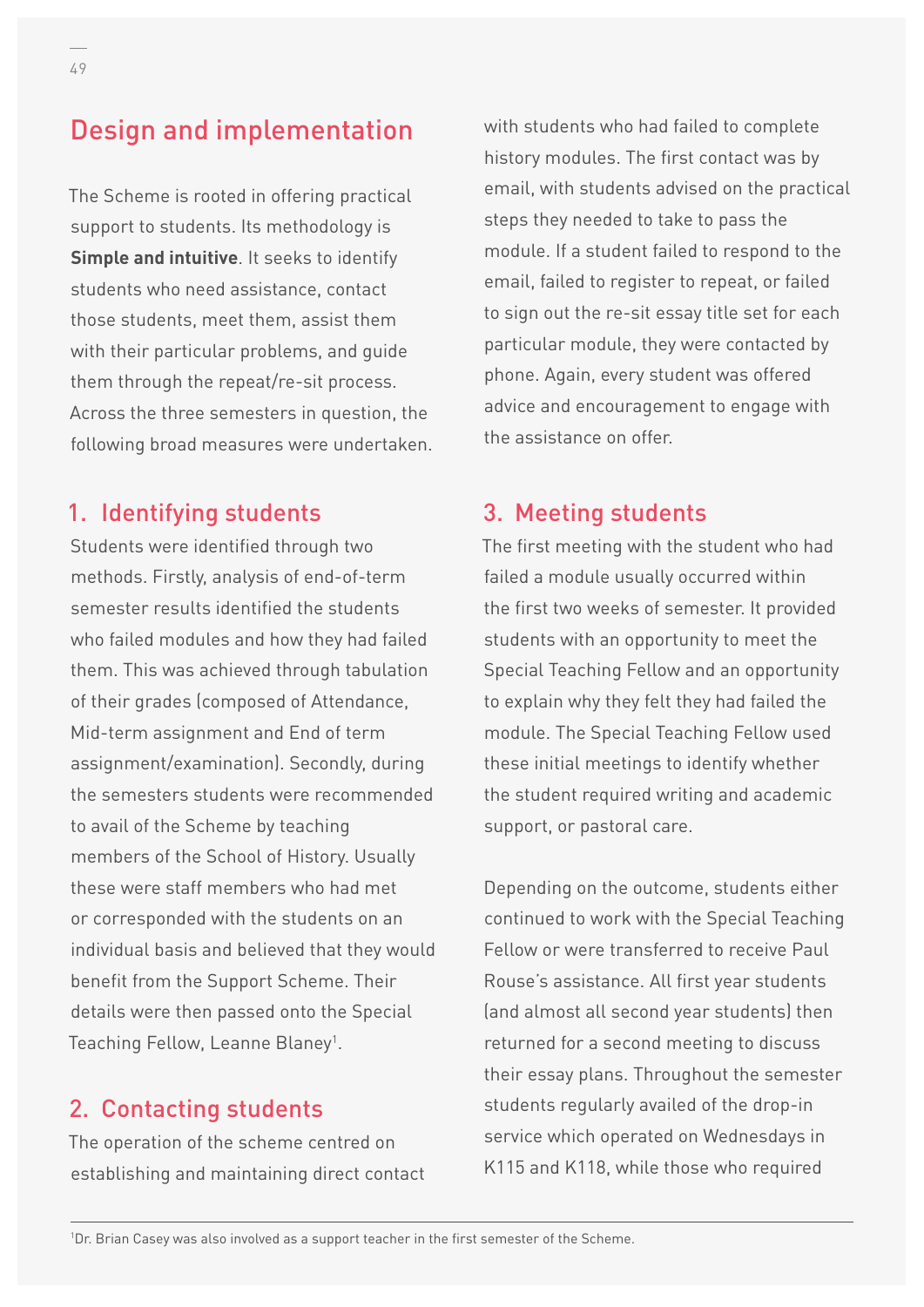additional meetings usually scheduled them via email or phone call. All contacts built on creating a positive and welcoming **Instructional climate**.

### 4. Writing and academic support

Writing and academic support formed the basis of the Scheme. Others needed assistance with issues such as time management, essay planning and structure. The workshops and one-to-one tuition offered by the UCD Writing Centre has proven hugely successful and the History Student Support Scheme has sought to work in tandem with the Scheme. In this regard, history students have noted the importance of receiving additional support in acquiring the particular analytical and written skills which studying third-level history requires.

#### 5. Pastoral care

A key aspect of the Scheme is the manner in which issues relating to the pastoral care of students are revealed in the course of one-to-one meetings. These issues have ranged from depression and other health-related matters to family and relationship breakdown. On other occasions, the transition to university has overwhelmed students who require advice and assistance in meeting the demands of a new environment. All pastoral care matters are dealt with by Paul Rouse (as a full-time member of staff) and, where necessary,

referral to the appropriate support services is undertaken.

### How do we know it worked?

The Support Scheme has managed to increase both registration and submission rates for history students who fail modules, and has increased the number of students successfully completing repeat/re-sit modules as the scheme allows **Tolerance for error**.

#### First year students

In 2015 all 67 first year students registered to re-sit first-year history modules in semester two had been contacted and met by the Scheme's mentors prior to their registration. Throughout the semester all 67 students (plus the students enrolled in semester two modules who were referred to the Scheme by members of staff) regularly met or were in contact with their mentor.

In 2016, 40 students registered to re-sit first-year history modules in semester two and throughout the semester all students regularly met or were in contact with the Teaching Support Fellow. The submission and success rates each year are significantly higher than the years before the Scheme started as shown in the chart below.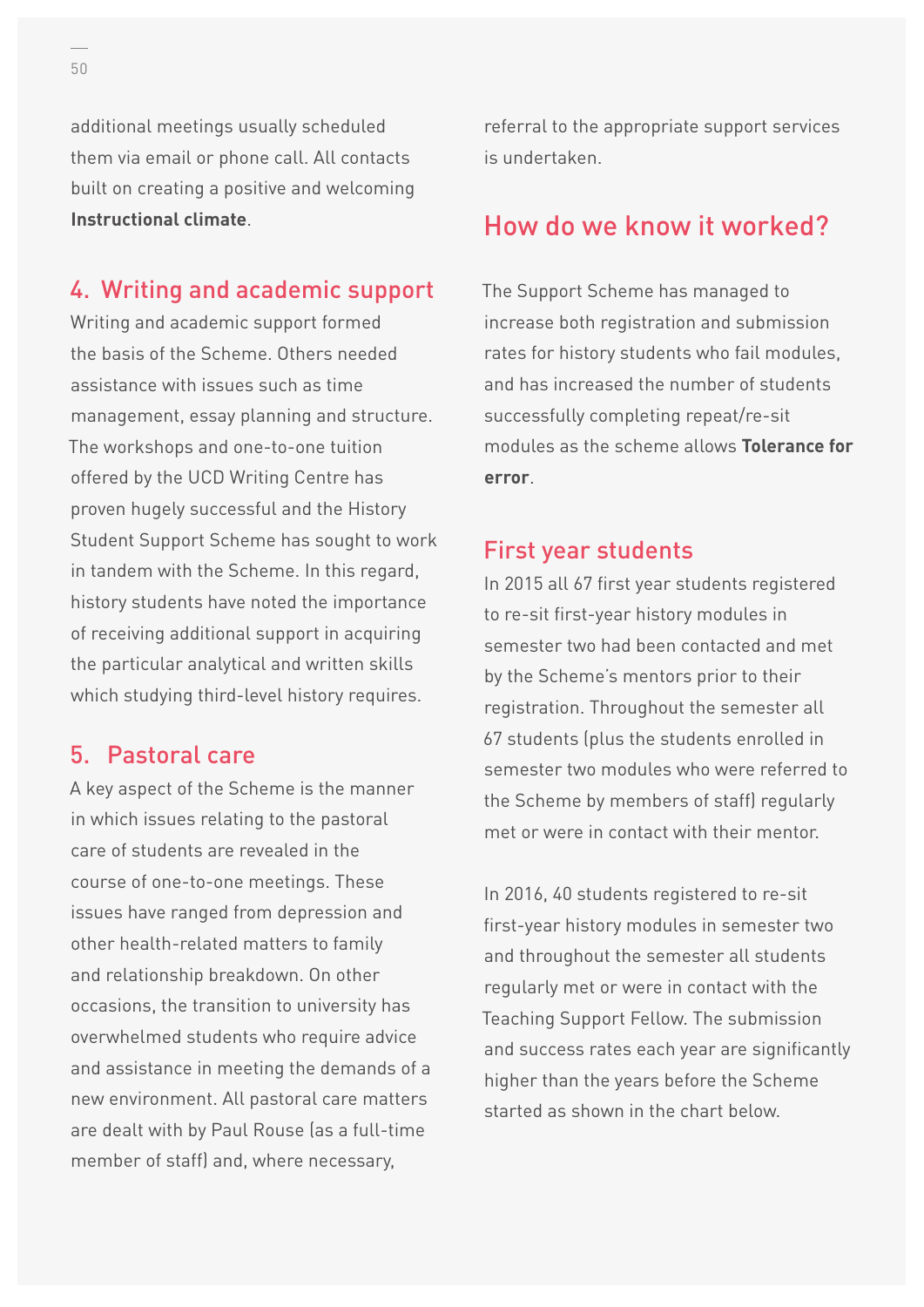



Feedback from members of staff who assessed the re-sits also suggest that the submitted re-sits were of a higher standard and were submitted earlier than in previous years.

## Second year students – Registering, submitting and Passing re-sits

**Second Year Resits** 





The change in curriculum design renders comparison with other years more difficult, but it is clear that for Level Two students

also the support system has proved to be beneficial. This is supported by student testimony shown later in this case study.

## Making the Scheme work – issues to consider

At this junction, it is worth underlining a number of issues of wider significance. These issues involve non-attendance at seminars, non-submission of course work, and the timing and nature of repeat examinations.

### Responding to absenteeism

It is apparent that the single most important issue underlying student failure in history modules is absence from class. Those students who do not attend class invariably fail to complete course work and then, in turn, invariably fail the module. In response to the results of the Scheme, the School has introduced a new protocol for all first year courses in respect of identifying and assisting those students who are struggling to complete course work, and in impressing on every student the imperative of attending class. As a result there has been a dramatic reduction in the number of students failing to achieve an attendance grade (awarded after the student attends 6 mandatory seminars) as shown in the tables below.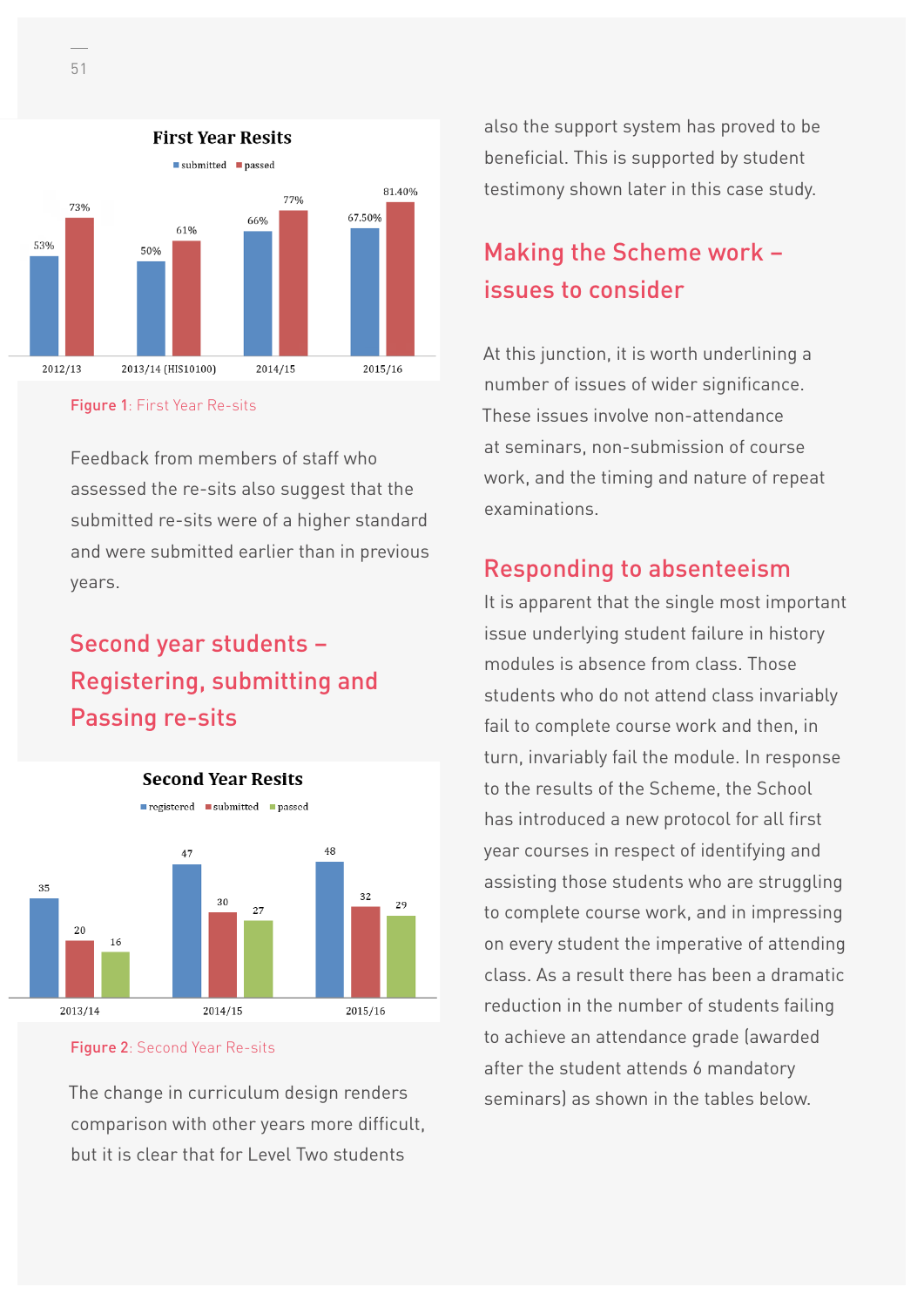

Percentage of students failing to be awarded an attendance in the core

Figure 3: Students not receiving attendance mark for Modern Europe module

Percentage of students failing to be awarded an attendance in the module **Islam and Christianity** 



Figure 4: Students not receiving attendance mark for Islam and Christianity module

### The challenges of continuous assessment

The challenges posed by continuous assessment are particularly apparent among the cohort of students who perform well in end-of-semester examinations but who have not fulfilled the basic requirements in respect of course work. It is essentially impossible to pass a history module if no course work has been submitted.

In response to the working of the Scheme, the School of History introduced a new protocol for all first year courses in respect of identifying and assisting those students who are struggling to complete course work, and in impressing on every student the imperative of submitting course work in full. At least in some measure because of this, there has been a significant increase in the number of midterms submitted across all modules offered in Level 1 and Level 2.



#### The repeats process

The process of repeating and re-sitting modules in history is unsatisfactory. The simple fact is that the nature of the repeats process places an additional burden on students who are already failing. There are many instances where this has led to students carrying multiple failed modules, usually on top of new modules which they are undertaking.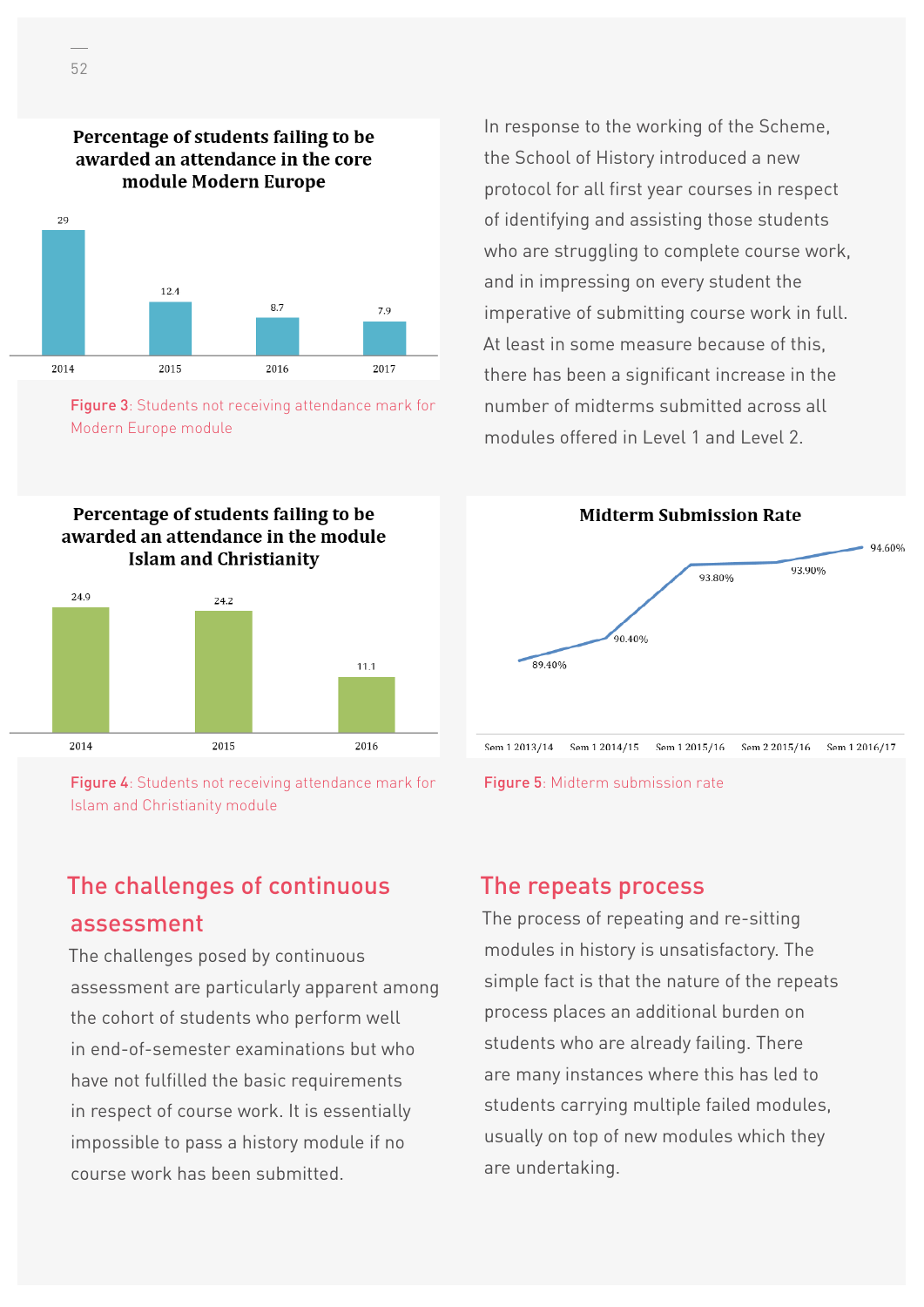The result is students trapped in a cycle of failure, often ending in ultimate withdrawal from the programme. Students admitted to university should be able to access supports to help them to succeed and institutions have a responsibility to provide this support (Tinto, 2012). It is a matter of considerable importance than the repeats system be overhauled and that a new structure be put in place.

## Advice to others for implementation

- **1.** The History Student Support Scheme is dependent on the commitment of a significant number of hours and a clear understanding of the particular needs of each individual student.
- **2.** It is essential to the operation of the Scheme that a full-time academic member of staff take on the responsibility of dealing with all pastoral care issues.
- **3.** Except in exceptional circumstances, the Student Support Scheme now seeks to contact students solely through email.
- **4.** The cost of the Scheme in Semester Two of the 2014-15 academic year was €2,120. The cost for the 2015-16 academic year was €5,000.
- **5.** Having a set drop-in time for students has proved extremely useful.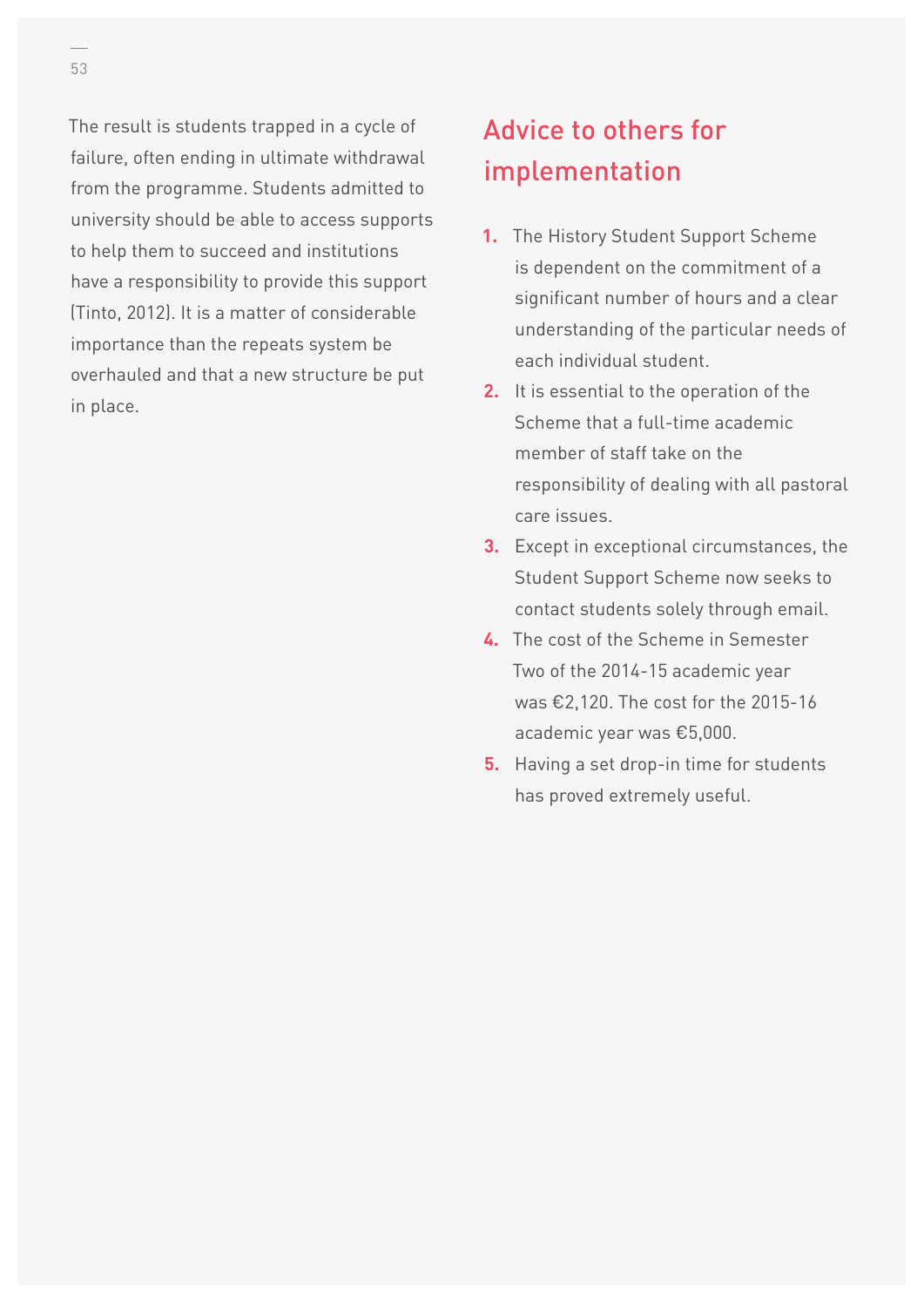I had occasion to use the Pastoral initiative because I failed my Irish History module in my first semester. I was contacted by Leanne and she explained how I could do a re-sit in Essay form. I was most grateful to her for all the help she gave me, I found her to be extremely supportive, always keeping in touch with me and providing me with comments on my final draft which was invaluable in my opinion. I would have no hesitation in recommending anyone to use this Pastoral initiative; it is wonderful to have such help especially in the first year - 1st Year Arts

I also just wanted to say thank you so much for your understanding this semester... It really made me feel like UCD had a personal side rather than just churning out students! - 2nd Year History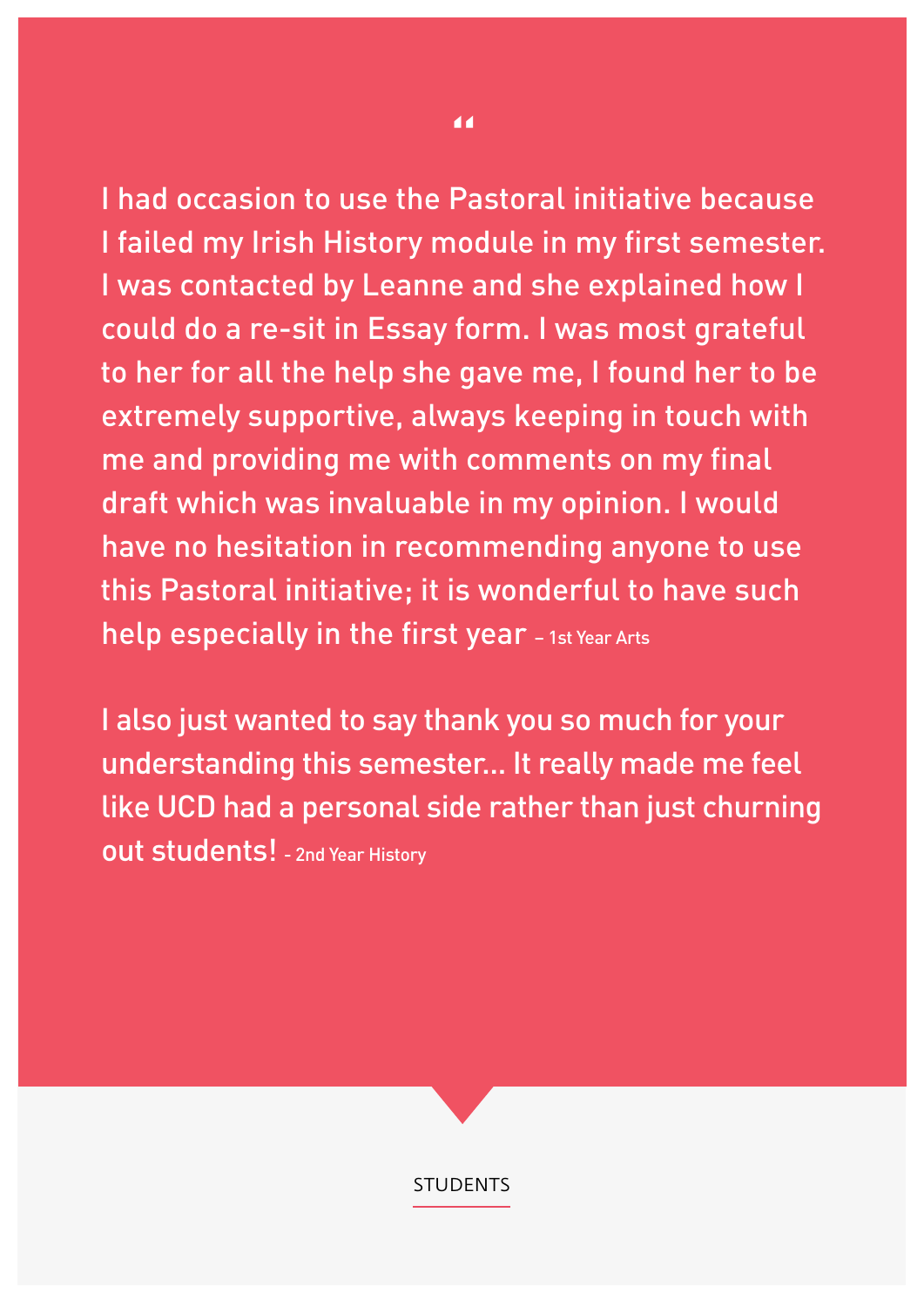The aim of the re-sit, in my opinion is not to necessarily punish the student but instead to give them guidance and advice to ensure the student gets the 'leg up' needed, the re-sit I did fulfilled this. Prior to the re-sit I was negative towards and lacked confidence in my essay writing. I often would second guess my work leaving it jumbled and lacking direction. I met with Dr Casey frequently as well corresponding in emails. He ensured I managed the essay on many different levels, time wise, content wise as well as ensuring I understood the complex issues surrounding the subject I was writing. The work Dr Casey did with me has had a profound and great impact not only on my history major but also on my other major, geography. Though it wasn't an easy experience the re-sit was necessary - 2nd Year History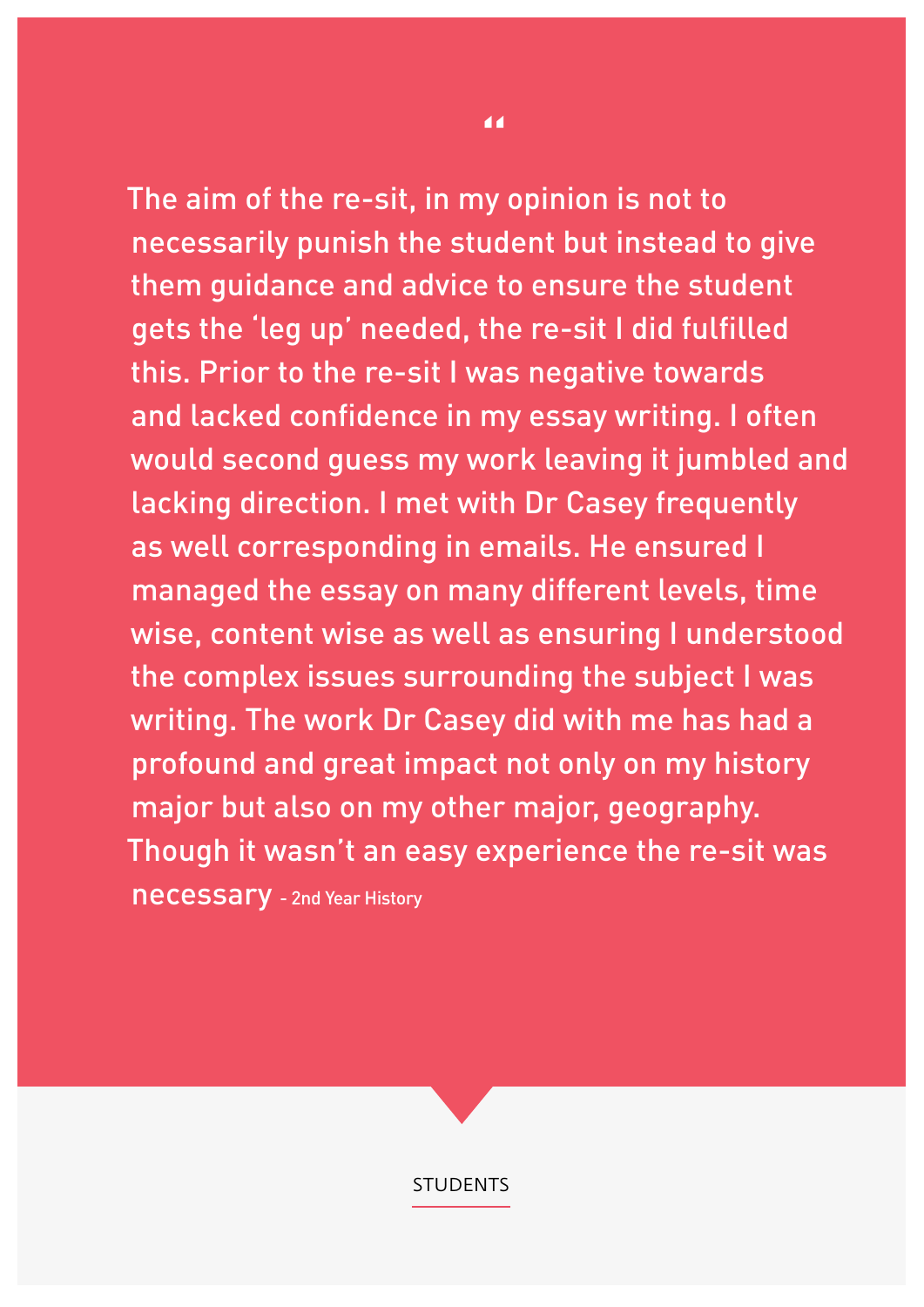At the start of the year, I found myself over my head in college work, and some ongoing personal issues. At times I was thinking about dropping out, the workload just seemed impossible, but the Pastoral initiative was a literal lifesaver. Being able to talk shop with someone about the work, helping me to break it down into smaller and more manageable parts, it was exactly the kind of help I needed. I could not recommend this more to any student feeling they're struggling – 3rd Year Arts.

I found myself involved in the Pastoral initiative as a result of failing a History module, and I found it extremely helpful. It has given me a lot more confidence with essay writing. At 3,000 words, the re-sit assignment was a bit longer and more daunting than the average first year essay, but the help and guidance I received from my tutor made the whole experience a lot easier and more straightforward. I'd strongly recommend the initiative to anyone who finds themselves in a similar situation - 1st Year Arts.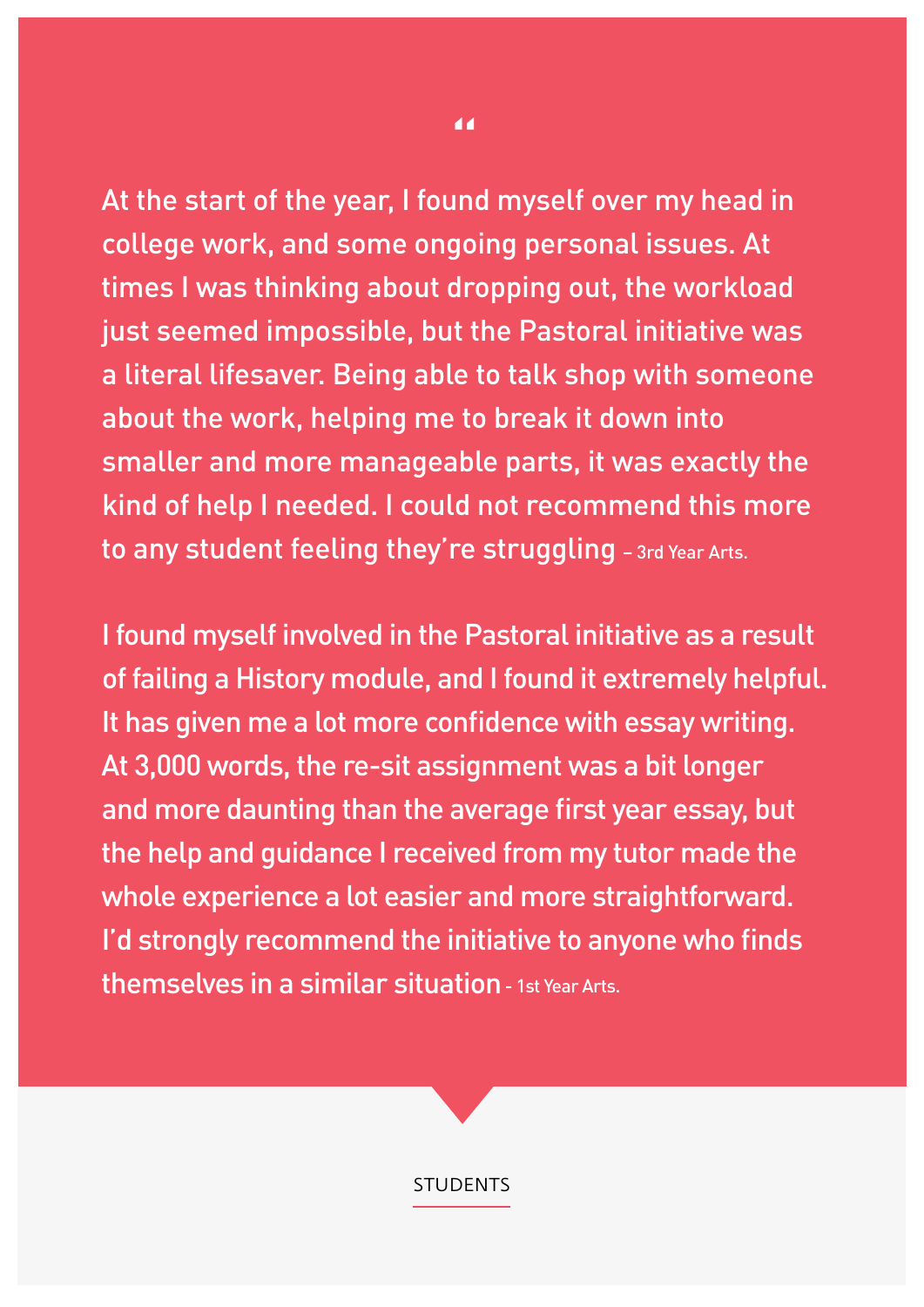For me the start of semester two was a bit of a disaster, I had failed a few modules after a very difficult first semester and I was dreading even heading back to college after Christmas. When I first received an email regarding pastoral initiative I hadn't a clue what to expect and to be honest I was nervous about going up to the school to discuss in person why I had failed so many modules… Hopefully I won't be needing it again but it might help a student that was considering dropping out as I was and I would hope that it be available to students in the future. UCD can be a bit overwhelming for students and it was nice to have someone there to look out for you over the semester - 1st Year Arts.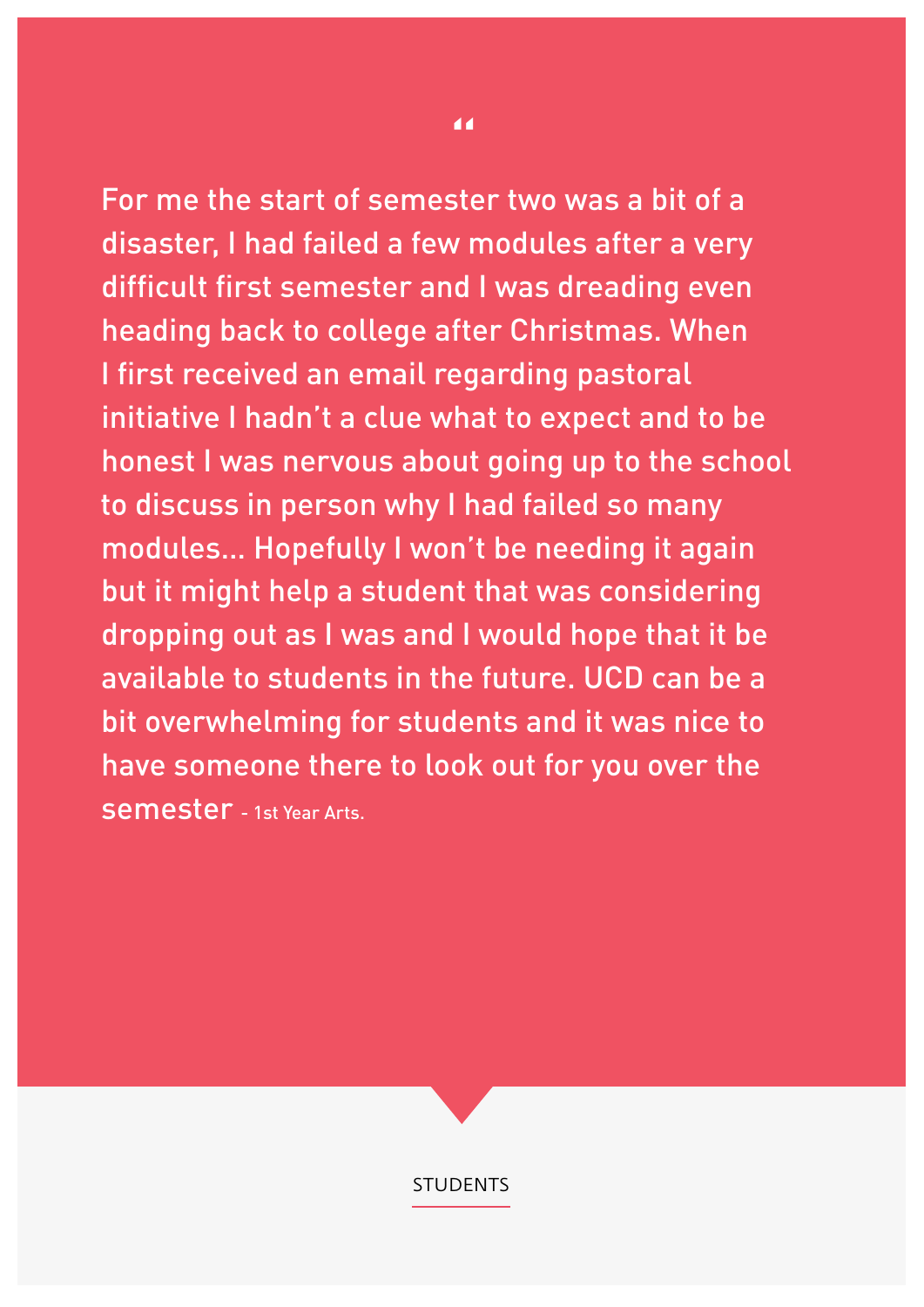I found it to be really helpful as it gave me a clear idea of what I had to do after the first semester. I failed nearly all of my modules and nearly considered dropping out a few times so I could redo first year in the new year. My tutor really helped me realise that there was still a lot I could do to finish my first year strongly and progress to second year by putting effort into my re-sits. My tutor was particularly helpful because she made sure I never forgot that there was still a lot that was under my control, as regards progression to second year. I would definitely recommend the initiative to other students - 1st Year Arts.

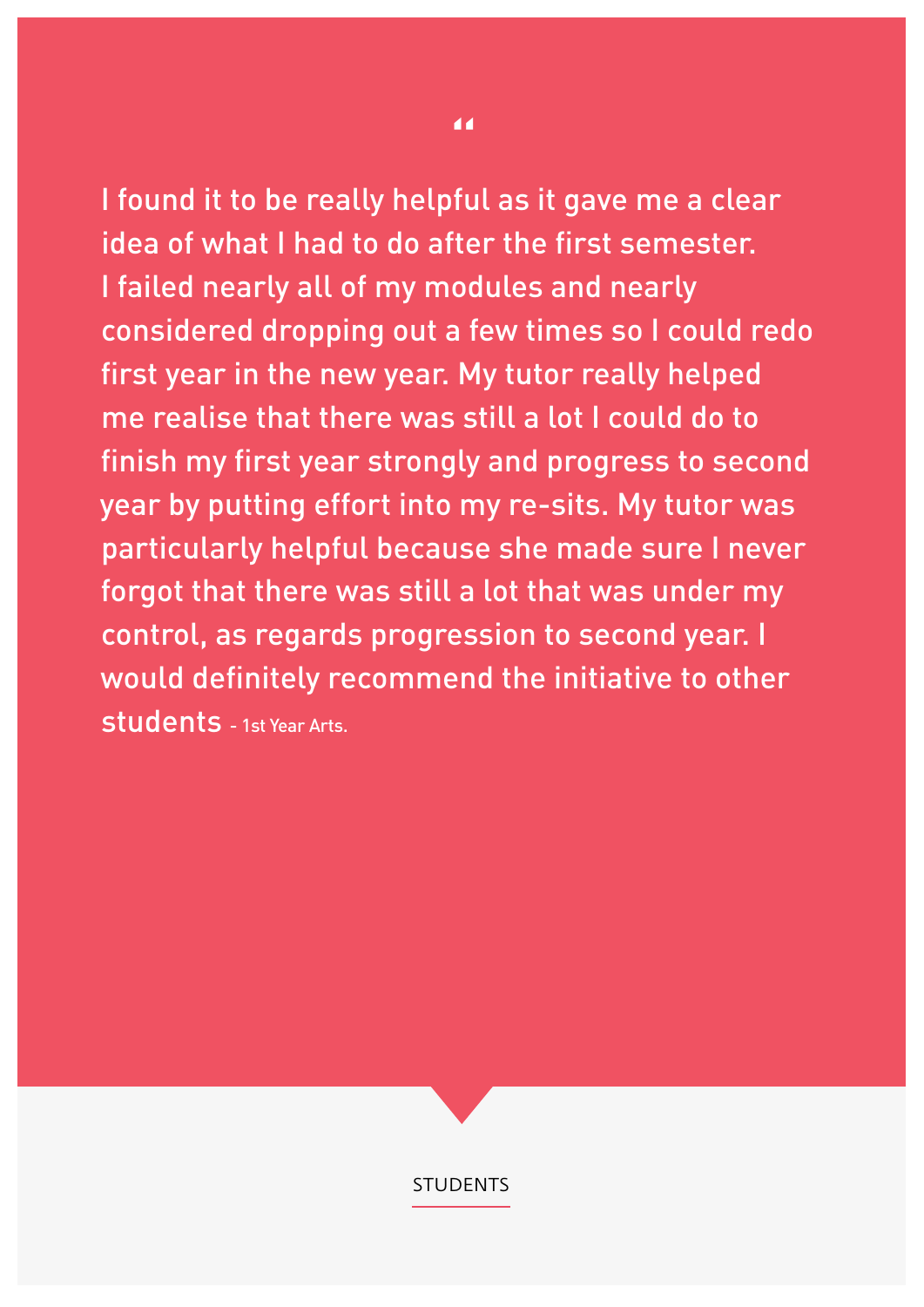The only reason I completed my re-sits was through this initiative. I failed because I had a bereavement in my family and also suffered from a lot of financial problems after, so I was in and out of college the majority of my first year. I didn't seek any help myself and didn't really know who to go to, however, in second year I was immediately assigned my tutor and met up with her for a one-to-one chat. I constantly benefited from this initiative as I lacked a lot of confidence with history particularly with my writing abilities, and the tutor helped to eliminate these confidence issues by giving me advice on what was needed for the essay and by regularly emailing and checking up on me... My tutor was the intervention which I needed and I am extremely grateful to have been given the means to enable me to complete my first year and progress within UCD - 2nd Year Arts.

"